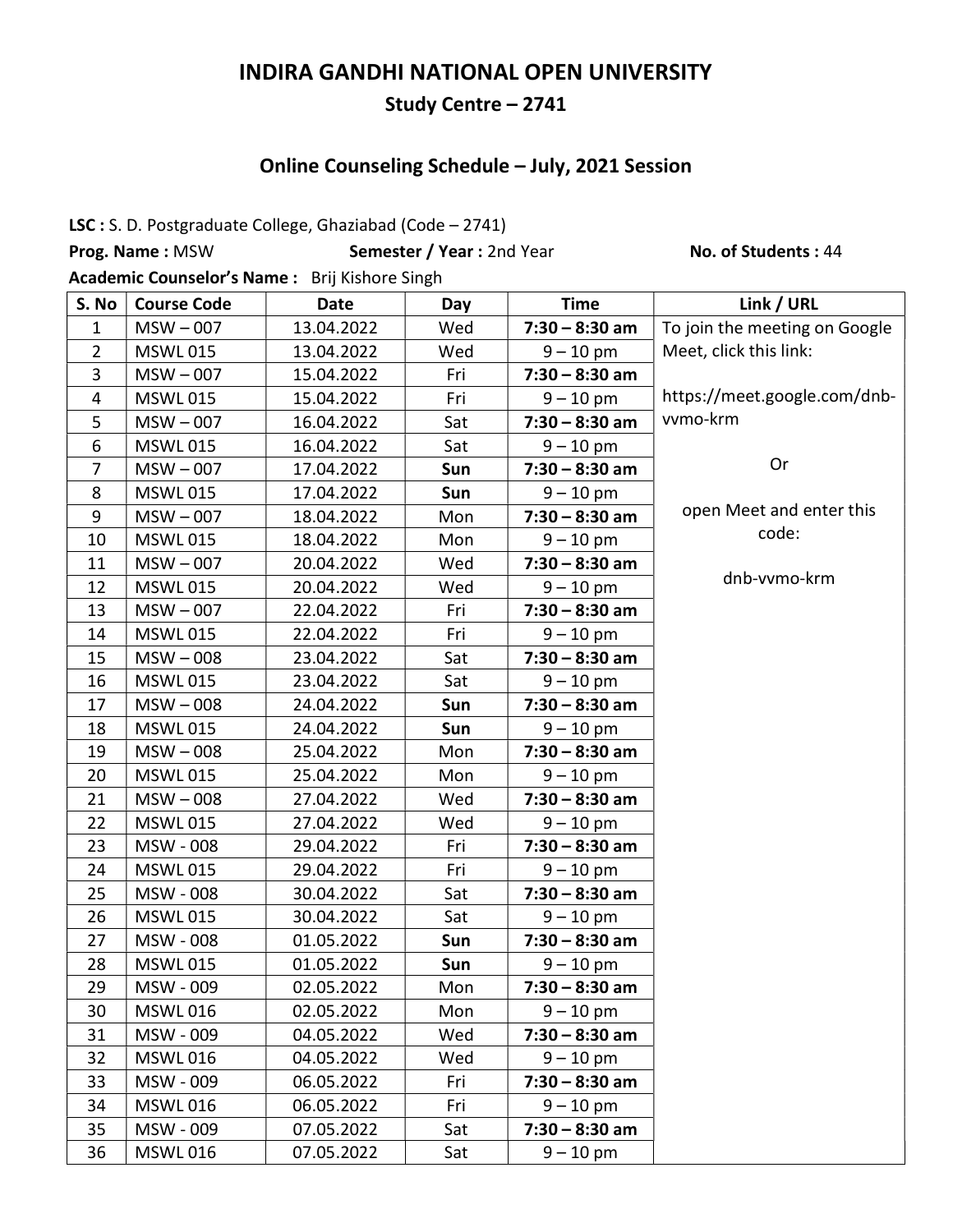# INDIRA GANDHI NATIONAL OPEN UNIVERSITY

#### Study Centre – 2741

### Online Counseling Schedule – July, 2021 Session

LSC : S. D. Postgraduate College, Ghaziabad (Code – 2741)

Prog. Name : MSW Semester / Year : 2nd Year No. of Students : 44

Academic Counselor's Name : Brij Kishore Singh

| S. No | <b>Course Code</b> | <b>Date</b> | Day | <b>Time</b>      | Link / URL                    |
|-------|--------------------|-------------|-----|------------------|-------------------------------|
| 37    | $MSW - 009$        | 08.05.2022  | Sun | $7:30 - 8:30$ am | To join the meeting on Google |
| 38    | <b>MSWL 016</b>    | 08.05.2022  | Sun | $9 - 10$ pm      | Meet, click this link:        |
| 39    | $MSW - 009$        | 09.05.2022  | Mon | $7:30 - 8:30$ am |                               |
| 40    | <b>MSWL016</b>     | 09.05.2022  | Mon | $9 - 10$ pm      | https://meet.google.com/dnb-  |
| 41    | $MSW - 009$        | 11.05.2022  | Wed | $7:30 - 8:30$ am | vvmo-krm                      |
| 42    | <b>MSWL 016</b>    | 11.05.2022  | Wed | $9 - 10$ pm      |                               |
| 43    | $MSW - 017$        | 13.05.2022  | Fri | $7:30 - 8:30$ am | Or                            |
| 44    | <b>MSWL 016</b>    | 13.05.2022  | Fri | $9 - 10$ pm      |                               |
| 45    | $MSW - 017$        | 14.05.2022  | Sat | $7:30 - 8:30$ am | open Meet and enter this      |
| 46    | <b>MSWL 016</b>    | 14.05.2022  | Sat | $9 - 10$ pm      | code:                         |
| 47    | $MSW - 017$        | 15.05.2022  | Sun | $7:30 - 8:30$ am |                               |
| 48    | <b>MSWL 016</b>    | 15.05.2022  | Sun | $9 - 10$ pm      | dnb-vvmo-krm                  |
| 49    | $MSW - 017$        | 16.05.2022  | Mon | $7:30 - 8:30$ am |                               |
| 50    | <b>MSWL016</b>     | 16.05.2022  | Mon | $9 - 10$ pm      |                               |
| 51    | $MSW - 017$        | 18.05.2022  | Wed | $7:30 - 8:30$ am |                               |
| 52    | <b>MSWL 016</b>    | 18.05.2022  | Wed | $9 - 10$ pm      |                               |
| 53    | $MSW - 017$        | 20.05.2022  | Fri | $7:30 - 8:30$ am |                               |
| 54    | <b>MSWL016</b>     | 20.05.2022  | Fri | $9 - 10$ pm      |                               |
| 55    | $MSW - 017$        | 21.05.2022  | Sat | $7:30 - 8:30$ am |                               |
| 56    | <b>MSWL 016</b>    | 21.05.2022  | Sat | $9 - 10$ pm      |                               |
| 57    | <b>MSWE 002</b>    | 22.05.2022  | Sun | $7:30 - 8:30$ am |                               |
| 58    | <b>MSWE 003</b>    | 22.05.2022  | Sun | $9 - 10$ pm      |                               |
| 59    | <b>MSWE 002</b>    | 23.05.2022  | Mon | $7:30 - 8:30$ am |                               |
| 60    | <b>MSWE 003</b>    | 23.05.2022  | Mon | $9 - 10$ pm      |                               |
| 61    | <b>MSWE 002</b>    | 25.05.2022  | Wed | $7:30 - 8:30$ am |                               |
| 62    | <b>MSWE 003</b>    | 25.05.2022  | Wed | $9 - 10$ pm      |                               |
| 63    | <b>MSWE 002</b>    | 27.05.2022  | Fri | $7:30 - 8:30$ am |                               |
| 64    | <b>MSWE 003</b>    | 27.05.2022  | Fri | $9 - 10$ pm      |                               |
| 65    | <b>MSWE 002</b>    | 28.05.2022  | Sat | $7:30 - 8:30$ am |                               |
| 66    | <b>MSWE 001</b>    | 28.05.2022  | Sat | $9 - 10$ pm      |                               |
| 67    | <b>MSWE 002</b>    | 29.05.2022  | Sun | $7:30 - 8:30$ am |                               |
| 68    | <b>MSWE 001</b>    | 29.05.2022  | Sun | $9 - 10$ pm      |                               |
| 69    | <b>MSWE 002</b>    | 30.05.2022  | Mon | $7:30 - 8:30$ am |                               |
| 70    | <b>MSWE 001</b>    | 30.05.2022  | Mon | $9 - 10$ pm      |                               |

Intensive Counseling : MSWE 001, 003, 007 & MSWP 1